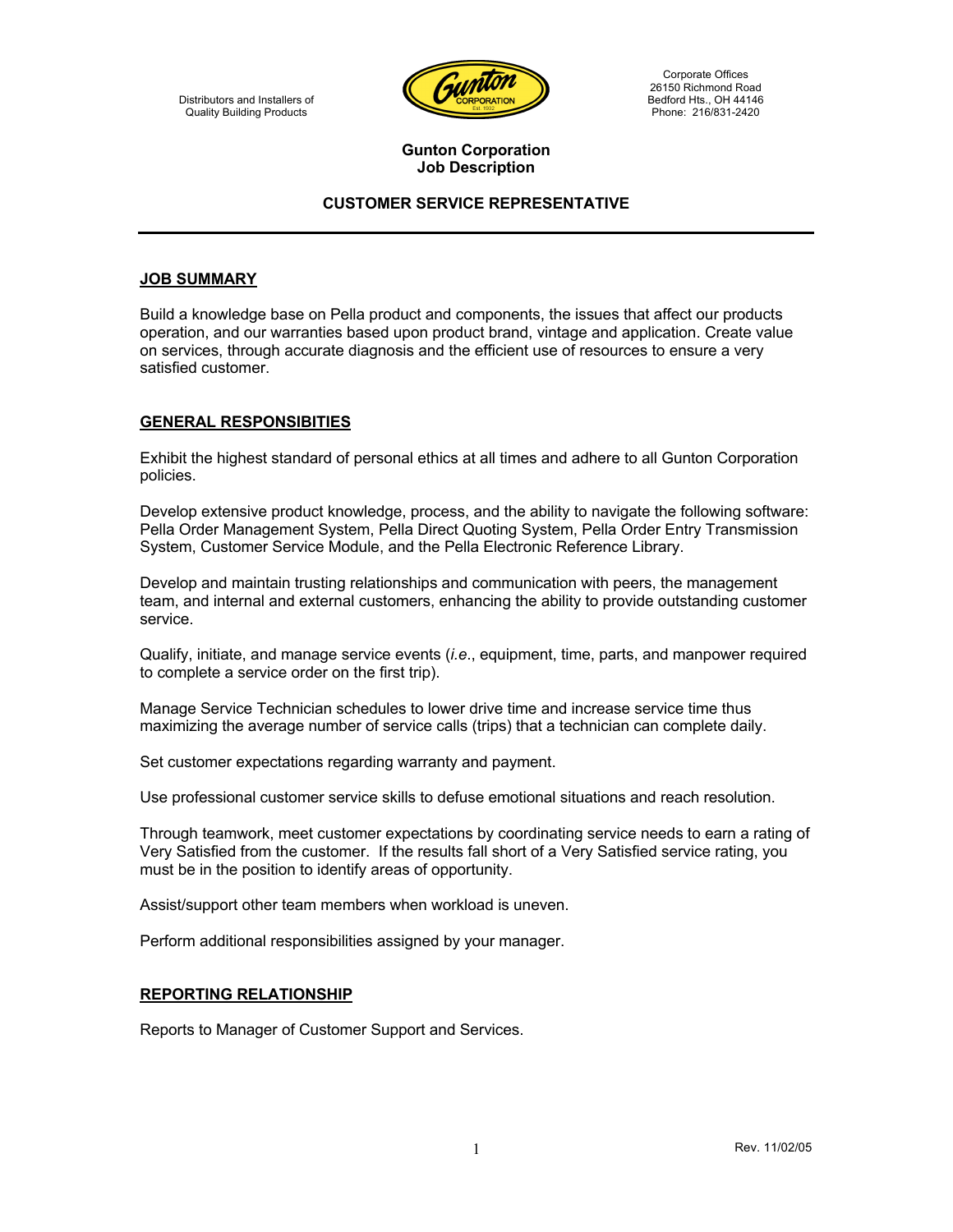

Corporate Offices 26150 Richmond Road Bedford Hts., OH 44146 Phone: 216/831-2420

### **Gunton Corporation Job Description**

# **CUSTOMER SERVICE REPRESENTATIVE**

### **MANDATORY SUCCESS FACTORS**

Customer Service Skills

Organizational Skills

Team-Focused

Process-Oriented

Computer Literate

Technical Aptitude

Problem Solving Skills

Emotional Stability

### **PERFERRED SUCCESS FACTORS**

College degree or work equivalency

Customer service experience

Construction Experience

**QUANTIFIABLE METRICS** (Monthly, Quarterly, and Annual Reviews)

First Time Completion Rate Goal as set by manager.

40 Hours of Training (Classroom, Field Shadow Training, and Online)

**QUALITATIVE METRICS** (Mid-Year and Annual Reviews)

Documented customer feedback (Sources: Pella Service System Survey, Customer Letter, Recorded Verifiable Message/Call)

Rounded Feedback from peers, manager, direct reports, installed department team members, and internal customers